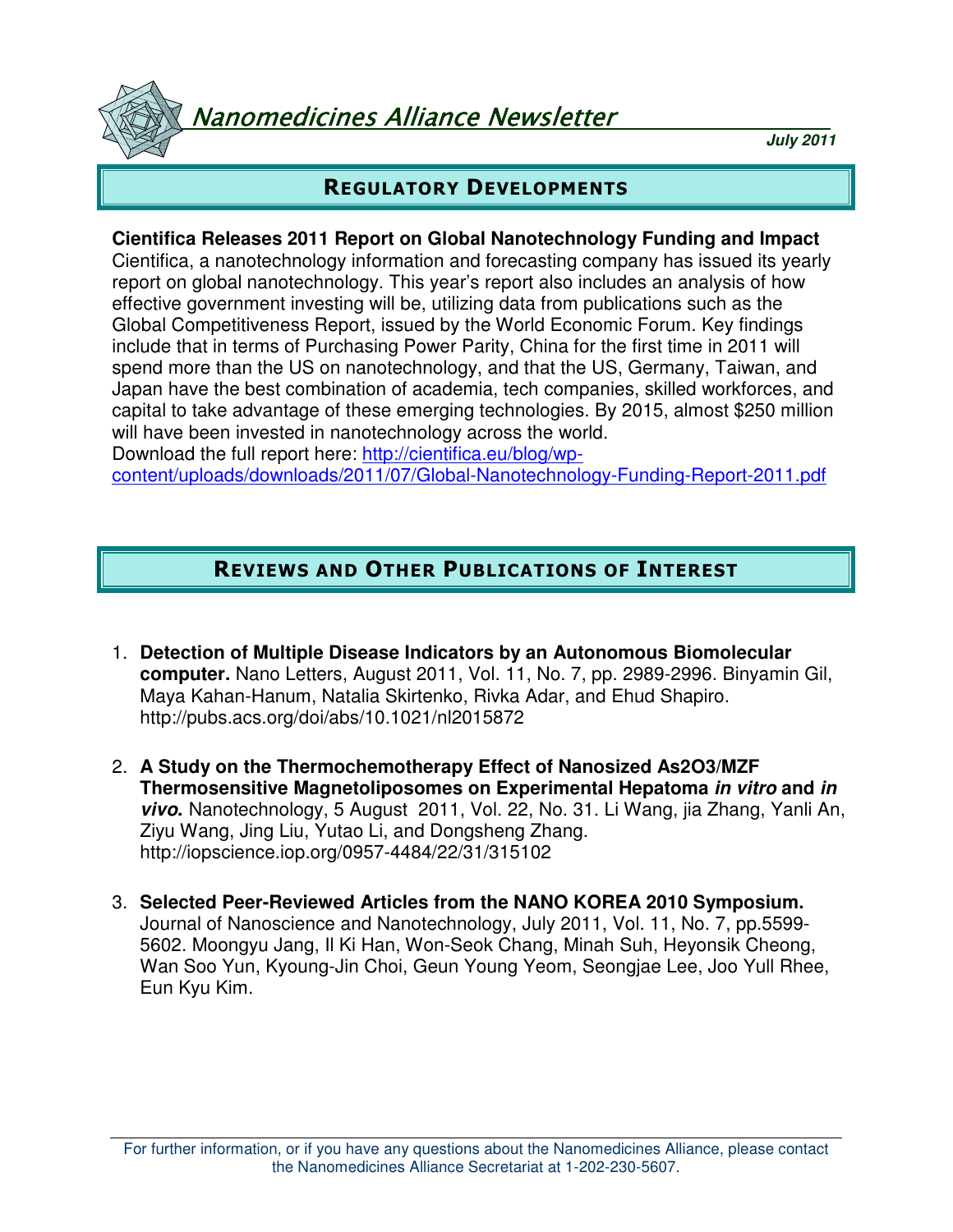## CONFERENCES AND WORKSHOPS

#### **Biological Responses to Nanoscale Particles**

September 11-15, 2011, Essen, Germany

- Organised by Priority Programme (SPP1313) of Eutsche Forschungsgemeinschaft (DFG) and University of Duisburg-Essen (UDE)
- Topics include interactions of nanoscale particles with biomolecules and membranes, mechanisms of cellular uptake and intercellular trafficking, biological impacts of nanoscale particles, synthesis and characterisation of nano particles, in-vivo and invitro imaging and diagnostic techniques, biodegradation of nanoscale particles, life cycle analysis and risk assessment

http://www.spp1313.de/website/program/general/programm\_82/en/en\_programm\_univer\_1.php

## **NANOCON 2011**

September 21-23, 2011, Brno, Czech Republic

• Two sessions on biotechnology, nanomaterials in medicine, and health, safety and environmental challenges

http://www.nanocon.cz/

#### **Nanoscale Bioceramics in Healthcare and High Performance Ceramics**

October 12-13, 2011, Stoke-on-Trent, Staffordshire, UK

- Hosted by Institute of Nanotechnology and CERAM
- Focus on application of bioactive glass and ceramics to orthopaedics, regenerative medicine, dentistry, biosensing, controlled drug release, high performance coatings, and functionalized biomaterials.

http://www.nano.org.uk/events/ion-events

## **NanoDDS 2011**

Salt Lake City, UT

- Advanced nanomaterials
- Theranostics
- Drug delivery
- Translational nanomedicine

http://www.nanoinstitute.utah.edu/portal/site/nanoinstitute/menuitem.bd784eb820e465c65b2c5b69c1e91 6b9/?vgnextoid=f5295a86d2a96210VgnVCM1000001c9e619bRCRD

## **NanoMedicine – 2011**

November 3 – 5, 2011, Shenzhen, China

- Breaking Research of Nanomedicines
- Versatile Nanotech and Nanomaterials in Biomedicine
- Nanodevices and Diagnostic
- Nanomedicine Targeting Major Diseases
- Regenerative Nanomedicine
- Culturing Public Environment for Healthy Growth

http://www.bitconferences.com/NanoMedicine2011/

#### **IEEE International Conference on Nano/Molecular medicine and Engineering**

November 9-12, 2011, Jeju, South Korea

- Nano and molecular technologies in medical diagnosis and therapy
- Nanotechnology in drug delivery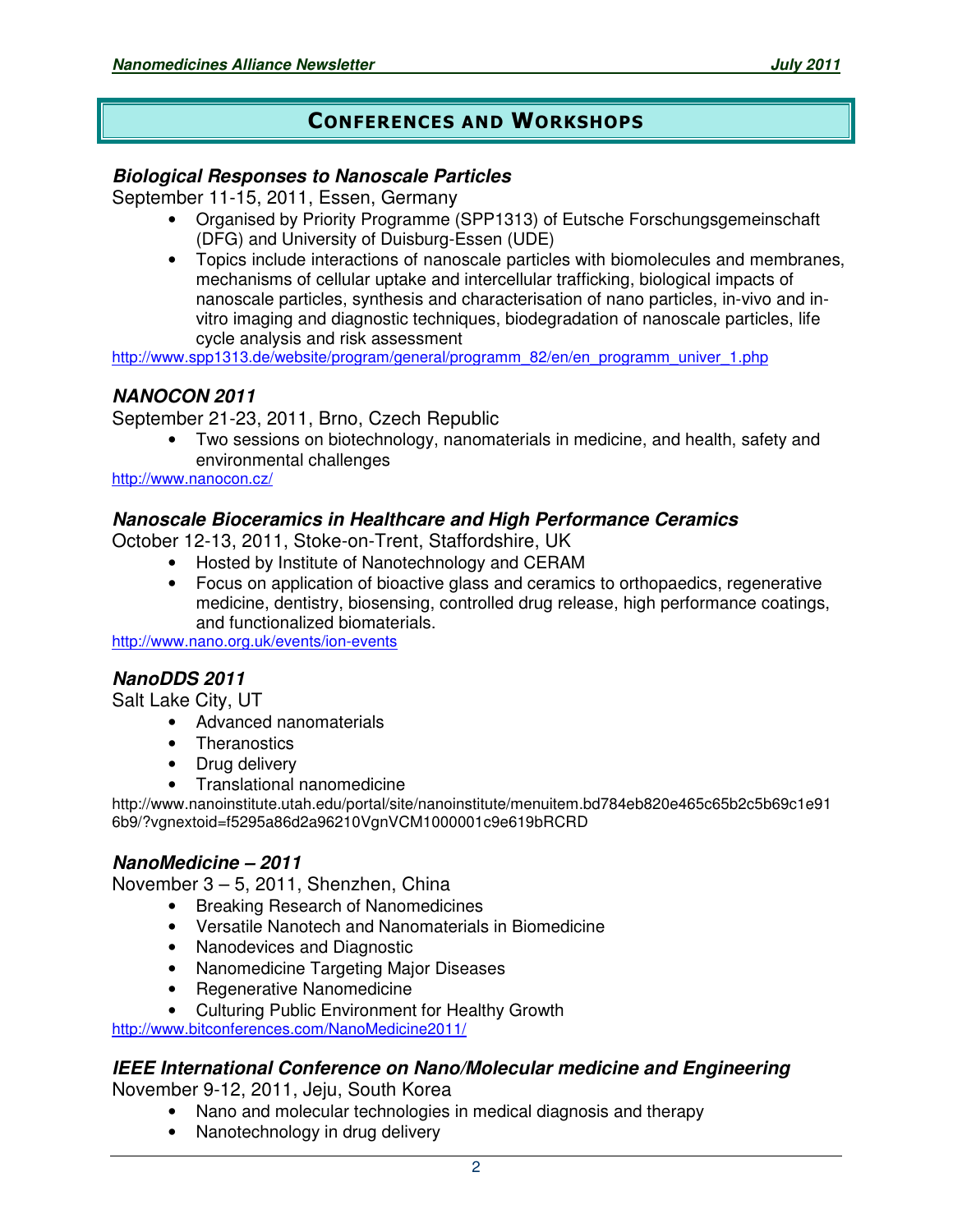- Biomedical imaging
- Nano and molecular technologies in medical diagnosis and therapy
- Nano-technology in drug delivery
- Biochips and Bio-MEMS
- Biomechatronics
- Biological interface
- Cell at the nanoscale
- Frontiers in nanobiotechnology

## **BioNanoTox and Applications International Research Conference**

November 10-14, 2011, Mobile, AL

- Multidisciplinary focus on biology, nanotechnology, and toxicology
- Joint research between nanomaterials and biological systems

http://sites.google.com/site/bntconference/

## **International Conference on Biomedical Engineering**

December 10-12, 2011, Manipal Karnataka, India

• Medical applications of nanotechnology one of focus areas http://uic.manipal.edu/icbme/#contact

## **Nano Health**

January 15-16, 2012, Egypt, Cairo

- To address the future of nanotechnology, as well as potential risks and regulatory issues
- New frontiers in drug delivery and therapeutics
- New frontiers in imaging and diagnosis
- Nanotechnology and the developing world
- Roadmapping new technologies
- Novel medical materials and products

http://www.clocate.com/conference/Nano-Health-2012/13170

## **IEEE International Conference on Nano/Micro Engineered and Molecular Systems**

March 5-8, 2012, Kyoto, Japan

- Nanophotonics
- Nanomaterials
- Carbon nanotube based devices and systems
- Nanoscale robotics, assembly, and automation
- Molecular sensors, actuators, and systems
- Integration of MEMS/NEMS with molecular sensors/actuators
- Microfluidics and nanofluidics
- Micro and nano heat transfer
- Nanobiology, nano-bio-informatics, nanomedicine
- Micro and nano fabrication
- Micro/nano sensors and actuators
- Micro/nanoelectromechanical systems

http://www.ieee-nems.org/2012/general\_info/introduction/